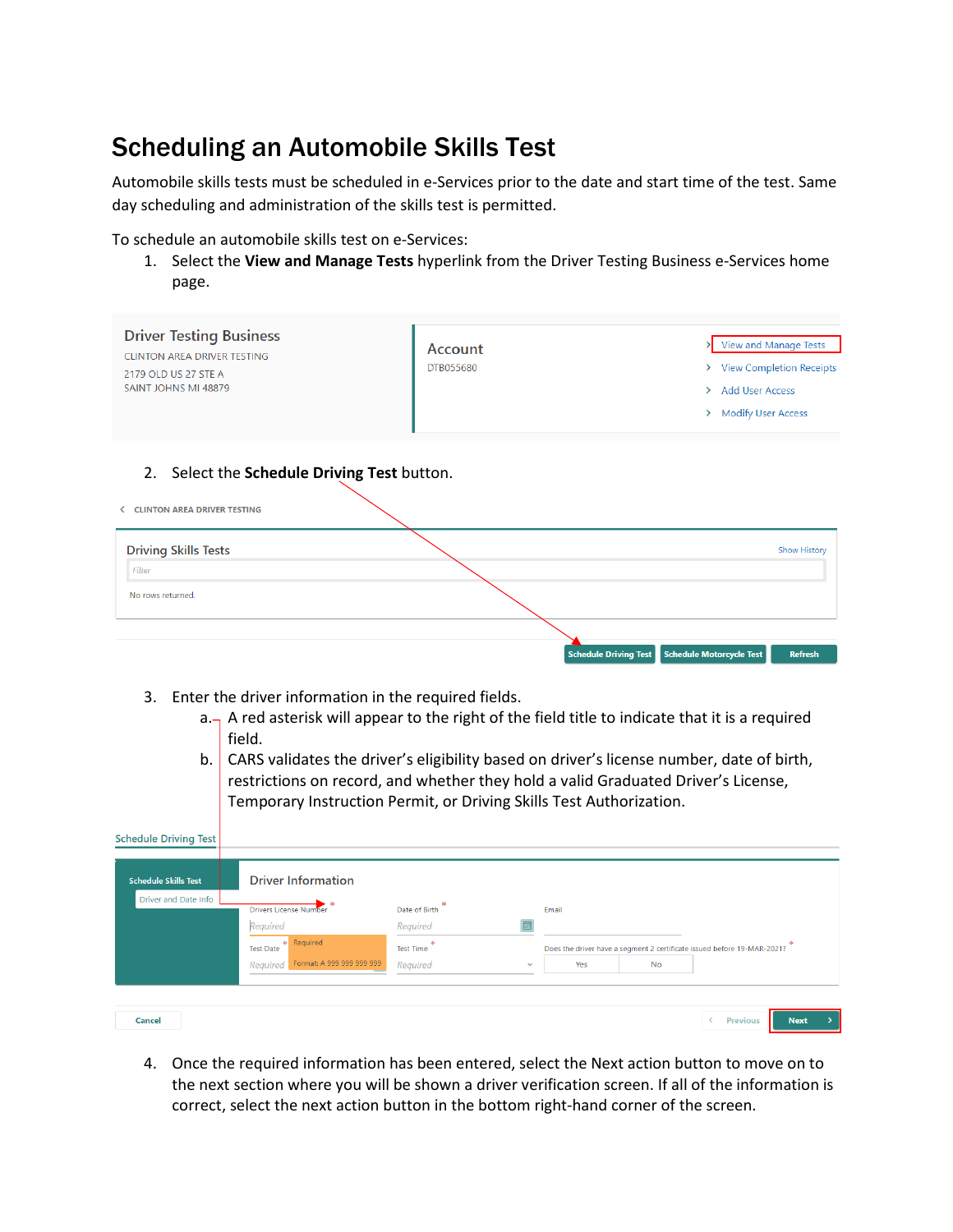| <b>Schedule Skills Test</b> | <b>Driver Information</b>  |                         |  |
|-----------------------------|----------------------------|-------------------------|--|
| <b>Driver and Date Info</b> | Name: MARIA RACHEL AKERS   | <b>Restrictions</b>     |  |
| <b>Verify Driver</b>        | DLN: A 900 000 381 936     | <b>Driver Probation</b> |  |
|                             | Date of Birth: 10-Feb-1978 |                         |  |

5. This will take you to the skills test location screen where you will select the location of the test. To select a location, select the radial button next to the ID number and then select the next action button.

| <b>Schedule Skills Test</b><br><b>Driver and Date Info</b> | Select a Skills Test Location |                                             |  |
|------------------------------------------------------------|-------------------------------|---------------------------------------------|--|
| <b>Verify Driver</b>                                       | ID,                           | <b>Address</b>                              |  |
| Select a Skills Test Lo                                    | $\odot$ 003702                | 2957 W HERBISON RD DEWITT MI 48820-7984     |  |
|                                                            | 003701                        | 900 W TOWNSEND RD SAINT JOHNS MI 48879-9201 |  |

6. The next screen is where you will select an examiner to administer the test. You will use the radial button next to the examiner's name to select them. Once you have chose your examiner, select the next action button.

| Schedule Driving Test                                                                                                  |                                                                                         |
|------------------------------------------------------------------------------------------------------------------------|-----------------------------------------------------------------------------------------|
| <b>Schedule Skills Test</b><br><b>Driver and Date Info</b><br><b>Verify Driver</b><br>Select a Skills Test<br>Location | <b>Select an Examiner</b><br><b>Examiner Name</b><br>$\bullet$<br>JACOB BENJAMIN MILLER |
| Select an Examiner<br>Cancel                                                                                           | <b>Next</b><br><b>Previous</b><br>≺<br>᠈                                                |

7. After selecting the next action button, you will be brought to a summary screen where you will verify all of the information you entered for this skills test. If everything looks correct, select the submit action button.